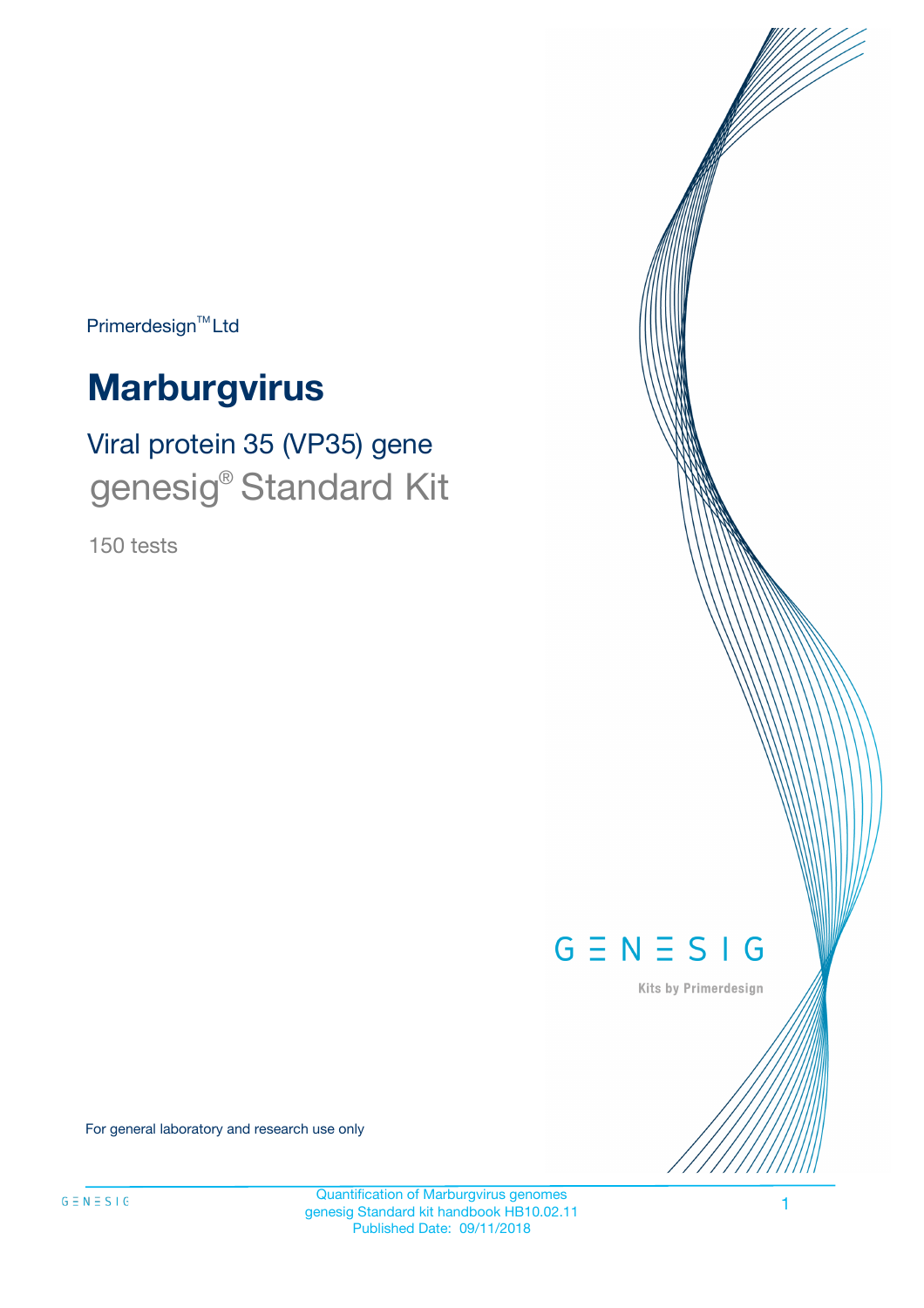## Introduction to Marburgvirus

Marburg virus is a group V negative sense single-stranded virus from the Filoviridae family. The virus has an RNA genome approximately 19 kb long which encodes for seven proteins. Marburg Virus is rated as a Risk Group 4 Pathogen by the WHO and the CDC lists it as a category A Bioterrorism Agent. The virus causes Marburg haemorrhagic fever (MHF) in humans and other primates, a form of viral haemorrhagic fever.

The natural hosts of the Marburg virus are fruit bats Rousettus aegypti. Transmission is thought to occur from fruit bats to humans after prolonged exposure to mines or caves inhabited by the bats. Human-to-human transmission then results from contact with blood, organs or bodily fluid of the infected. Marburg haemorrhagic fever was first recognised in humans after outbreaks after laboratory work with African green monkeys.

Incubation periods average 5-10 days but can be as long as 20 or as little as 2 days. Early symptoms include fever, headache and muscle ache. Over time symptoms may worsen and range from nausea, vomiting and stomach pains to severe weight loss and internal bleeding. Recorded fatality rates from disease outbreaks have ranged from 24% to 88%. The symptoms of the disease are clinically indistinguishable from Ebola virus disease and can be easily confused with other prevalent diseases in typical regions such as other viral haemorrhagic fevers and more. Real-Time PCR is a fast, affordable and extremely reliable method of disease diagnosis avoiding confusion due to symptom similarities.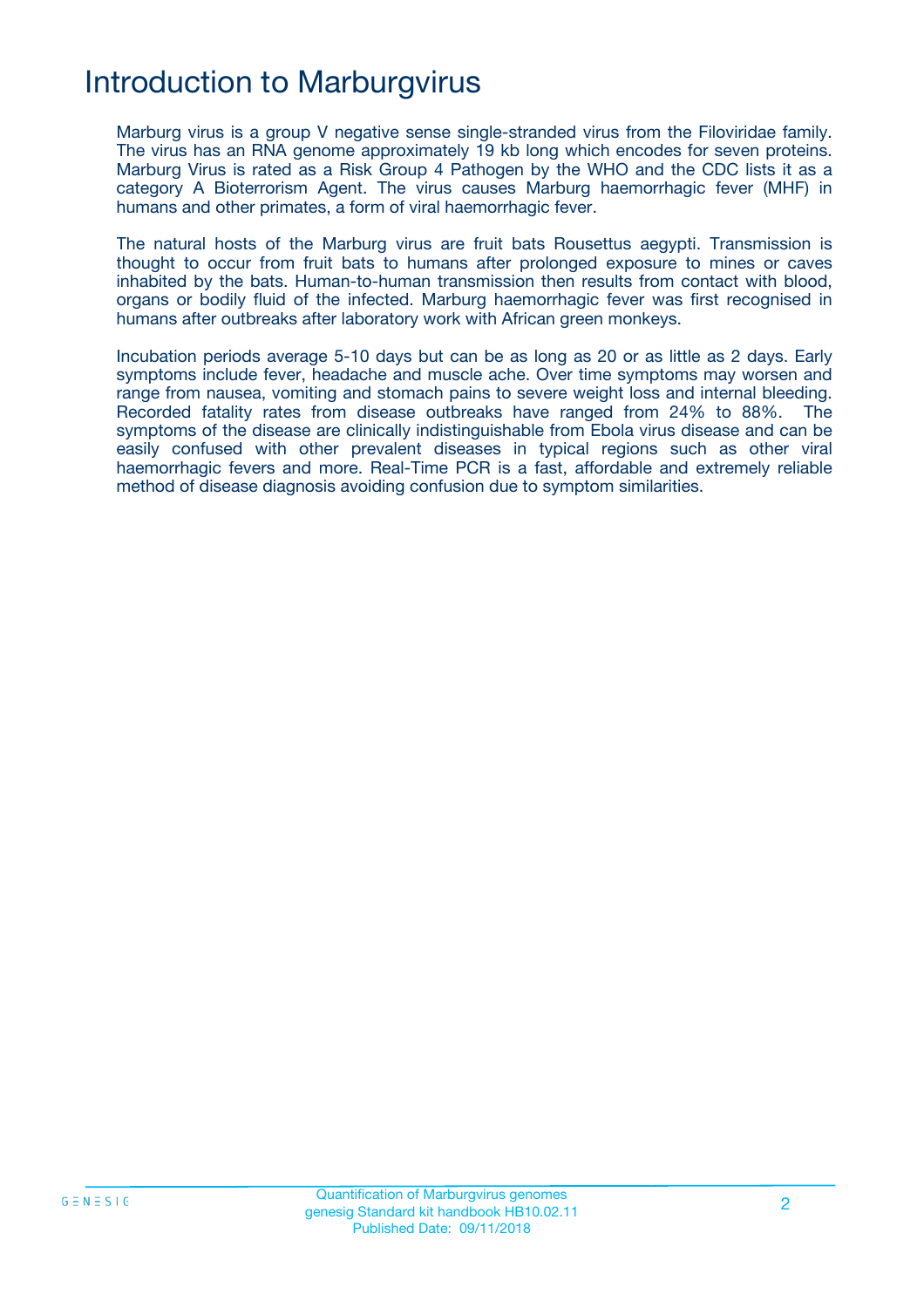## **Specificity**

The Primerdesign genesig Kit for Marburgvirus (MBGV) genomes is designed for the in vitro quantification of MBGV genomes. The kit is designed to have a broad detection profile. Specifically, the primers represent 100% homology with over 95% of the NCBI database reference sequences available at the time of design.

The dynamics of genetic variation means that new sequence information may become available after the initial design. Primerdesign periodically reviews the detection profiles of our kits and when required releases new versions.

If you require further information, or have a specific question about the detection profile of this kit then please send an e.mail to enquiry@primerdesign.co.uk and our bioinformatics team will answer your question.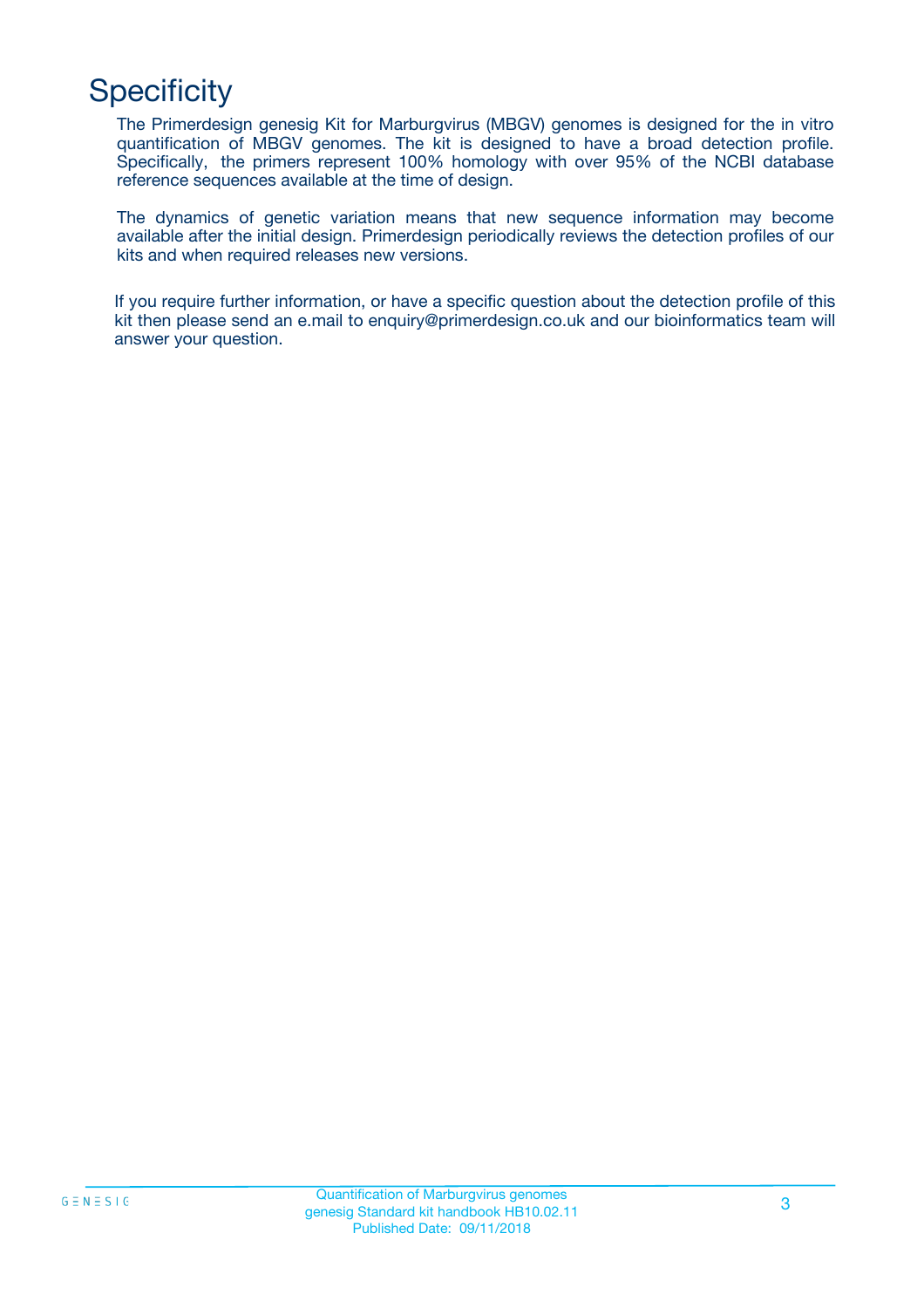## Kit contents

- **MBGV specific primer/probe mix (150 reactions BROWN)** FAM labelled
- **MBGV positive control template (for Standard curve RED)**
- **RNase/DNase free water (WHITE)** for resuspension of primer/probe mixes
- **Template preparation buffer (YELLOW)** for resuspension of positive control template and standard curve preparation

### **Reagents and equipment to be supplied by the user**

#### **Real-time PCR Instrument**

#### **Extraction kit**

This kit is recommended for use with genesig Easy DNA/RNA Extraction kit. However, it is designed to work well with all processes that yield high quality RNA and DNA with minimal PCR inhibitors.

**oasigTM lyophilised OneStep or Precision**®**PLUS OneStep 2X RT-qPCR Master Mix** Contains complete OneStep RT-qPCR master mix

**Pipettors and Tips**

**Vortex and centrifuge**

**Thin walled 1.5 ml PCR reaction tubes**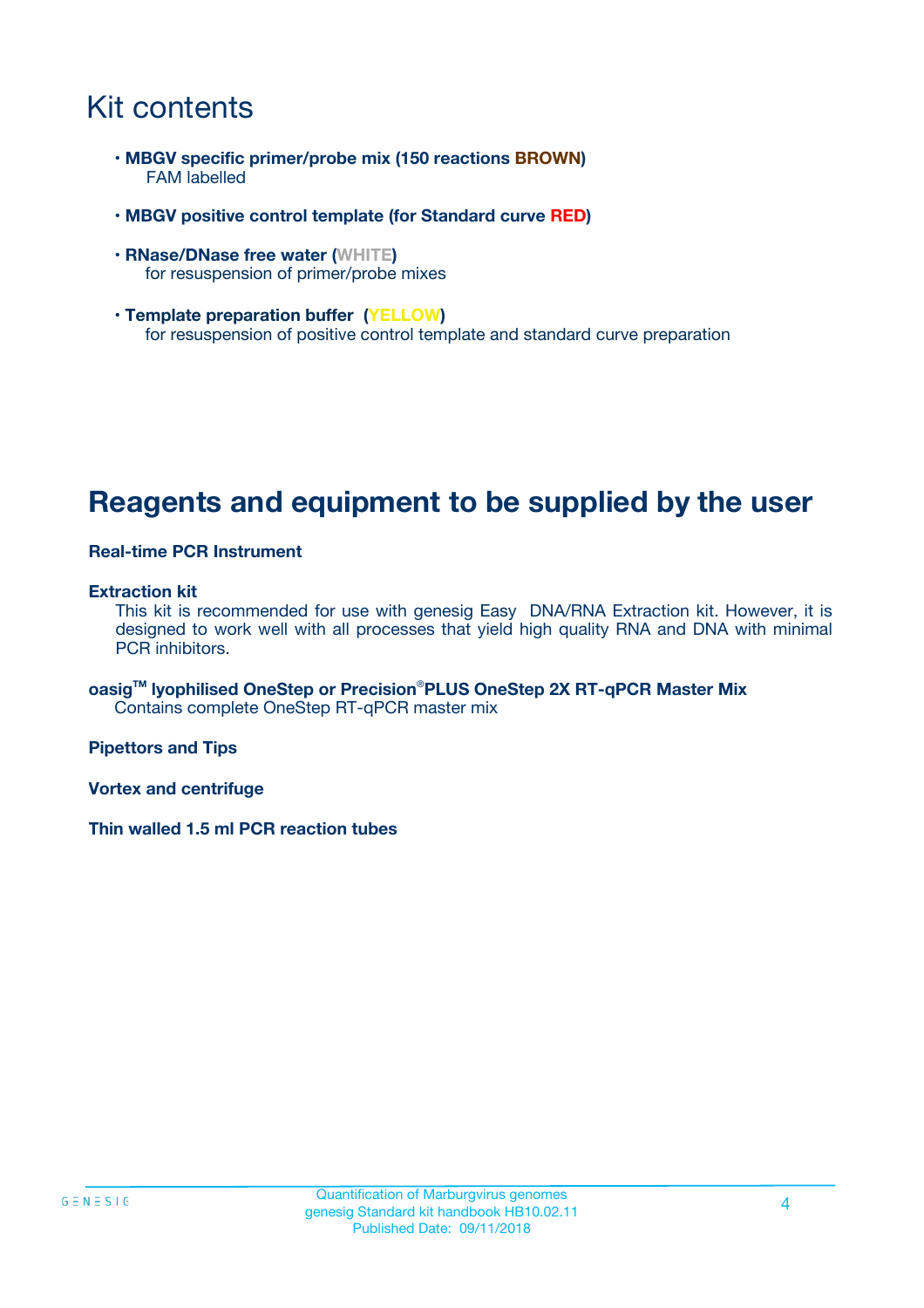### Kit storage and stability

This kit is stable at room temperature but should be stored at -20ºC on arrival. Once the lyophilised components have been resuspended they should not be exposed to temperatures above -20°C for longer than 30 minutes at a time and unnecessary repeated freeze/thawing should be avoided. The kit is stable for six months from the date of resuspension under these circumstances.

If a standard curve dilution series is prepared this can be stored frozen for an extended period. If you see any degradation in this serial dilution a fresh standard curve can be prepared from the positive control.

Primerdesign does not recommend using the kit after the expiry date stated on the pack.

### Suitable sample material

All kinds of sample material suited for PCR amplification can be used. Please ensure the samples are suitable in terms of purity, concentration, and RNA/DNA integrity. Always run at least one negative control with the samples. To prepare a negative-control, replace the template RNA sample with RNase/DNase free water.

### Dynamic range of test

Under optimal PCR conditions genesig MBGV detection kits have very high priming efficiencies of >95% and can detect less than 100 copies of target template.

### Notices and disclaimers

This product is developed, designed and sold for research purposes only. It is not intended for human diagnostic or drug purposes or to be administered to humans unless clearly expressed for that purpose by the Food and Drug Administration in the USA or the appropriate regulatory authorities in the country of use. During the warranty period Primerdesign genesig detection kits allow precise and reproducible data recovery combined with excellent sensitivity. For data obtained by violation to the general GLP guidelines and the manufacturer's recommendations the right to claim under guarantee is expired. PCR is a proprietary technology covered by several US and foreign patents. These patents are owned by Roche Molecular Systems Inc. and have been sub-licensed by PE Corporation in certain fields. Depending on your specific application you may need a license from Roche or PE to practice PCR. Additional information on purchasing licenses to practice the PCR process may be obtained by contacting the Director of Licensing at Roche Molecular Systems, 1145 Atlantic Avenue, Alameda, CA 94501 or Applied Biosystems business group of the Applera Corporation, 850 Lincoln Centre Drive, Foster City, CA 94404. In addition, the 5' nuclease assay and other homogeneous amplification methods used in connection with the PCR process may be covered by U.S. Patents 5,210,015 and 5,487,972, owned by Roche Molecular Systems, Inc, and by U.S. Patent 5,538,848, owned by The Perkin-Elmer Corporation.

### Trademarks

Primerdesign™ is a trademark of Primerdesign Ltd.

genesig $^\circledR$  is a registered trademark of Primerdesign Ltd.

The PCR process is covered by US Patents 4,683,195, and 4,683,202 and foreign equivalents owned by Hoffmann-La Roche AG. BI, ABI PRISM® GeneAmp® and MicroAmp® are registered trademarks of the Applera Genomics (Applied Biosystems Corporation). BIOMEK® is a registered trademark of Beckman Instruments, Inc.; iCycler™ is a registered trademark of Bio-Rad Laboratories, Rotor-Gene is a trademark of Corbett Research. LightCycler™ is a registered trademark of the Idaho Technology Inc. GeneAmp®, TaqMan® and AmpliTaqGold® are registered trademarks of Roche Molecular Systems, Inc., The purchase of the Primerdesign™ reagents cannot be construed as an authorization or implicit license to practice PCR under any patents held by Hoffmann-LaRoche Inc.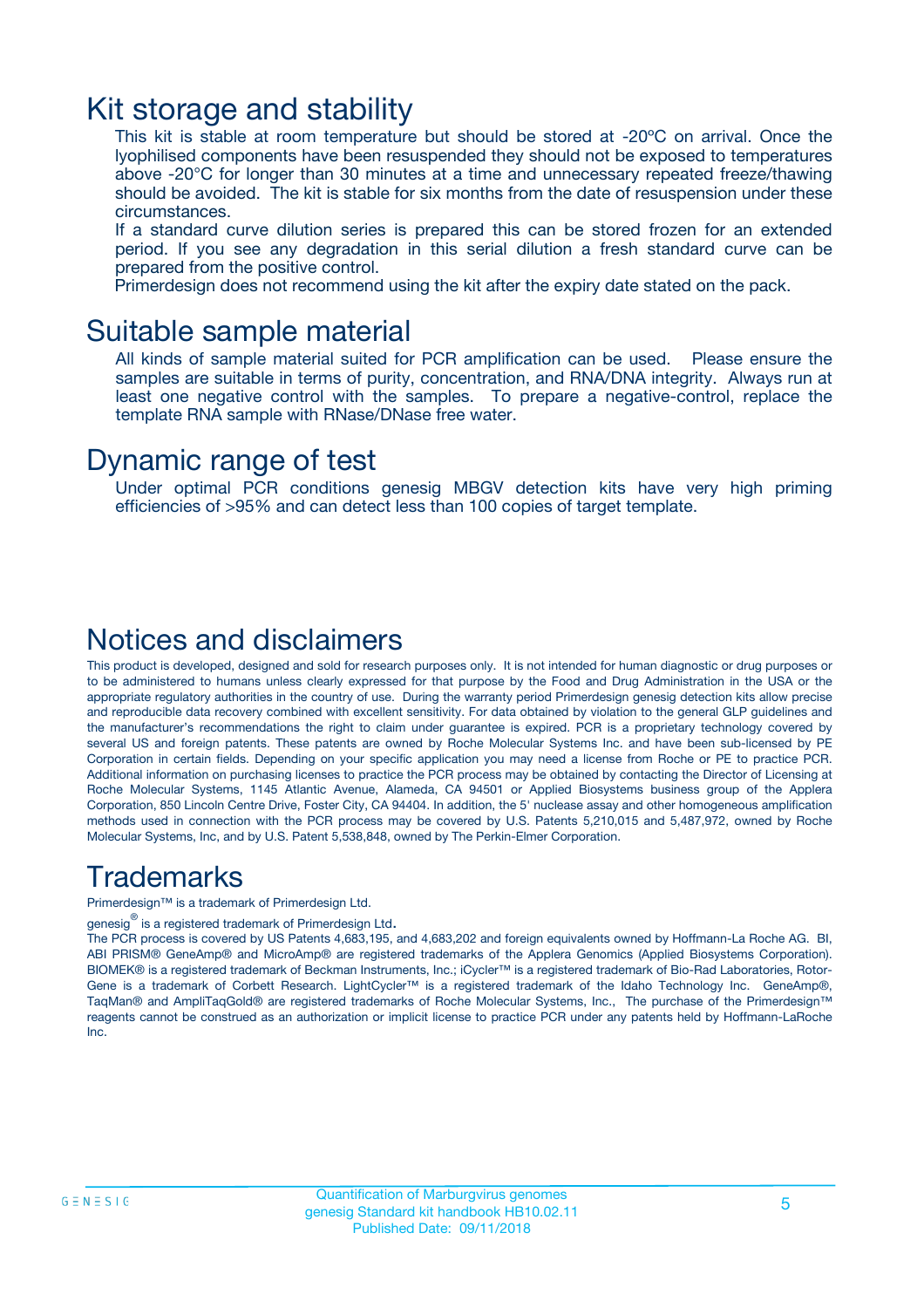## Principles of the test

#### **Real-time PCR**

A MBGV specific primer and probe mix is provided and this can be detected through the FAM channel.

The primer and probe mix provided exploits the so-called TaqMan® principle. During PCR amplification, forward and reverse primers hybridize to the MBGV cDNA. A fluorogenic probe is included in the same reaction mixture which consists of a DNA probe labeled with a 5`-dye and a 3`-quencher. During PCR amplification, the probe is cleaved and the reporter dye and quencher are separated. The resulting increase in fluorescence can be detected on a range of qPCR platforms.

#### **Positive control**

For copy number determination and as a positive control for the PCR set up, the kit contains a positive control template. This can be used to generate a standard curve of MBGV copy number / Cq value. Alternatively the positive control can be used at a single dilution where full quantitative analysis of the samples is not required. Each time the kit is used, at least one positive control reaction must be included in the run. A positive result indicates that the primers and probes for detecting the target MBGV gene worked properly in that particular experimental scenario. If a negative result is obtained the test results are invalid and must be repeated. Care should be taken to ensure that the positive control does not contaminate any other kit component which would lead to false-positive results. This can be achieved by handling this component in a Post PCR environment. Care should also be taken to avoid cross-contamination of other samples when adding the positive control to the run. This can be avoided by sealing all other samples and negative controls before pipetting the positive control into the positive control well.

#### **Negative control**

To validate any positive findings a negative control reaction should be included every time the kit is used. For this reaction the RNase/DNase free water should be used instead of template. A negative result indicates that the reagents have not become contaminated while setting up the run.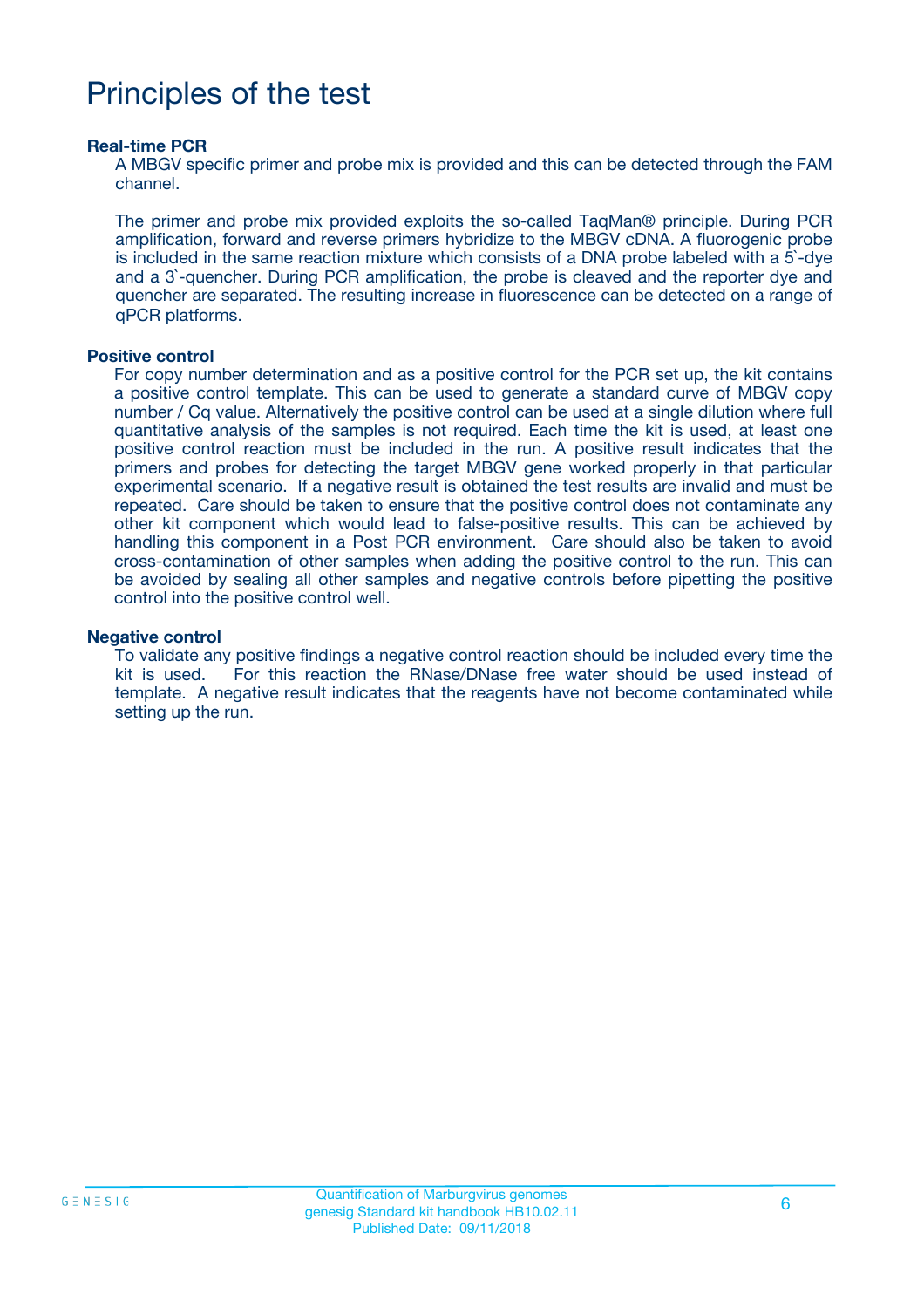### Resuspension protocol

To minimize the risk of contamination with foreign DNA, we recommend that all pipetting be performed in a PCR clean environment. Ideally this would be a designated PCR lab or PCR cabinet. Filter tips are recommended for all pipetting steps.

#### **1. Pulse-spin each tube in a centrifuge before opening.**

This will ensure lyophilised primer and probe mix is in the base of the tube and is not spilt upon opening the tube.

#### **2. Resuspend the kit components in the RNase/DNase free water supplied, according to the table below:**

To ensure complete resuspension, vortex each tube thoroughly.

| Component - resuspend in water | <b>Nolume</b> |
|--------------------------------|---------------|
| <b>Pre-PCR pack</b>            |               |
| MBGV primer/probe mix (BROWN)  | $165$ $\mu$   |

#### **3. Resuspend the positive control template in the template preparation buffer supplied, according to the table below:**

To ensure complete resuspension, vortex the tube thoroughly.

| Component - resuspend in template preparation buffer |         |  |
|------------------------------------------------------|---------|--|
| <b>Post-PCR heat-sealed foil</b>                     |         |  |
| MBGV Positive Control Template (RED) *               | .500 ul |  |

\* This component contains high copy number template and is a VERY significant contamination risk. It must be opened and handled in a separate laboratory environment, away from the other components.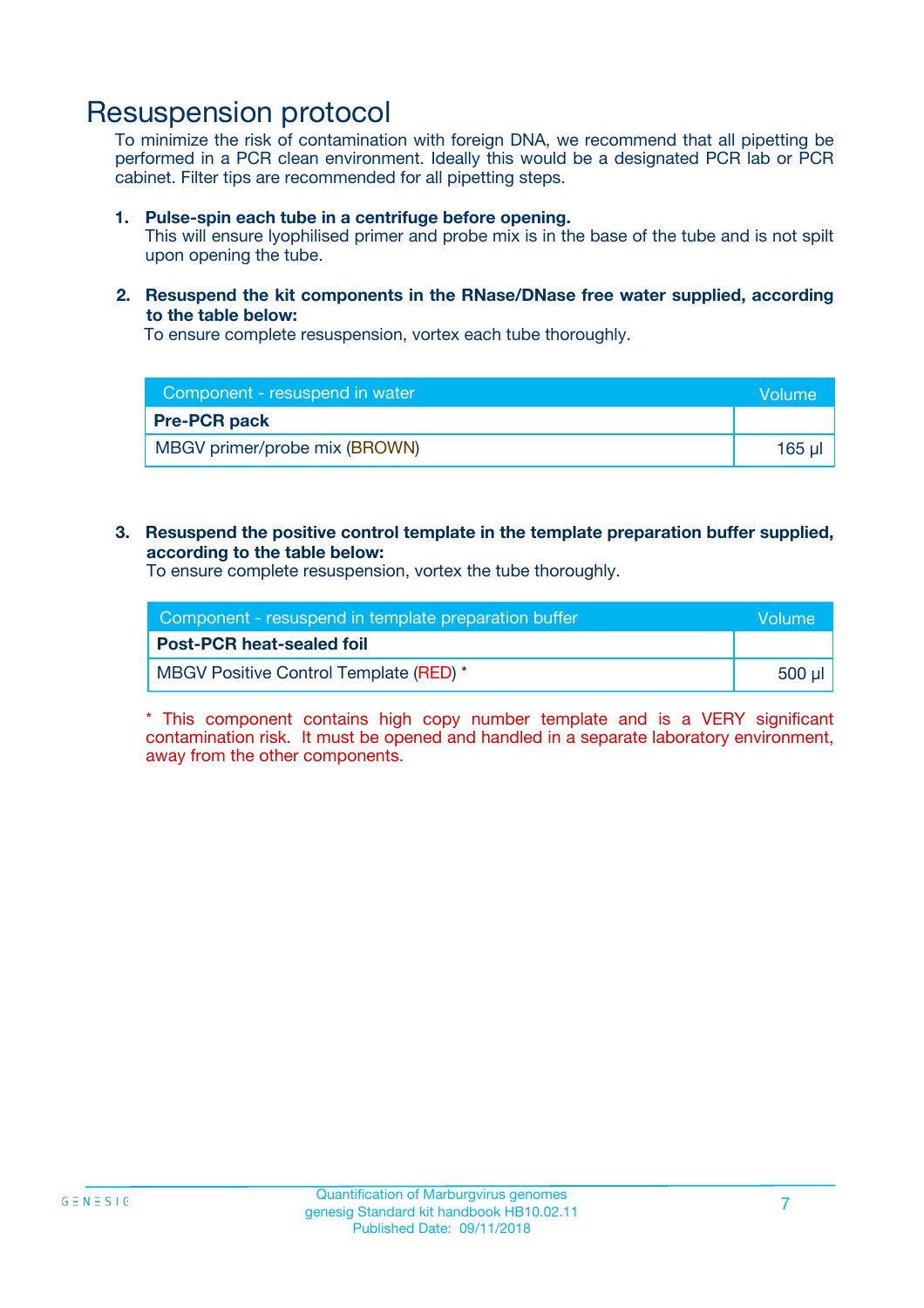### OneStep RT-qPCR detection protocol

A OneStep approach combining the reverse transcription and amplification in a single closed tube is the preferred method. If, however, a two step approach is required see page 10.

#### **For optimum performance and sensitivity.**

All pipetting steps and experimental plate set up should be performed on ice. After the plate is poured proceed immediately to the OneStep amplification protocol. Prolonged incubation of reaction mixes at room temperature can lead to PCR artifacts that reduce the sensitivity of detection.

**1. For each RNA sample prepare a reaction mix according to the table below:** Include sufficient reactions for positive and negative controls.

| Component                                                    | Volume       |
|--------------------------------------------------------------|--------------|
| oasig OneStep or PrecisionPLUS OneStep 2X RT-qPCR Master Mix | 10 µl        |
| MBGV primer/probe mix (BROWN)                                | 1 µl         |
| <b>RNase/DNase free water (WHITE)</b>                        | 4 µl         |
| <b>Final Volume</b>                                          | <u>15 µl</u> |

- **2. Pipette 15µl of this mix into each well according to your qPCR experimental plate set up.**
- **3. Pipette 5µl of RNA template into each well, according to your experimental plate set up.**

For negative control wells use 5µl of RNase/DNase free water. The final volume in each well is 20ul.

**4. If a standard curve is included for quantitative analysis prepare a reaction mix according to the table below:**

| Component                                                    | Volume  |
|--------------------------------------------------------------|---------|
| oasig OneStep or PrecisionPLUS OneStep 2X RT-qPCR Master Mix | 10 µl   |
| MBGV primer/probe mix (BROWN)                                | 1 ul    |
| <b>RNase/DNase free water (WHITE)</b>                        | $4 \mu$ |
| <b>Final Volume</b>                                          | 15 ul   |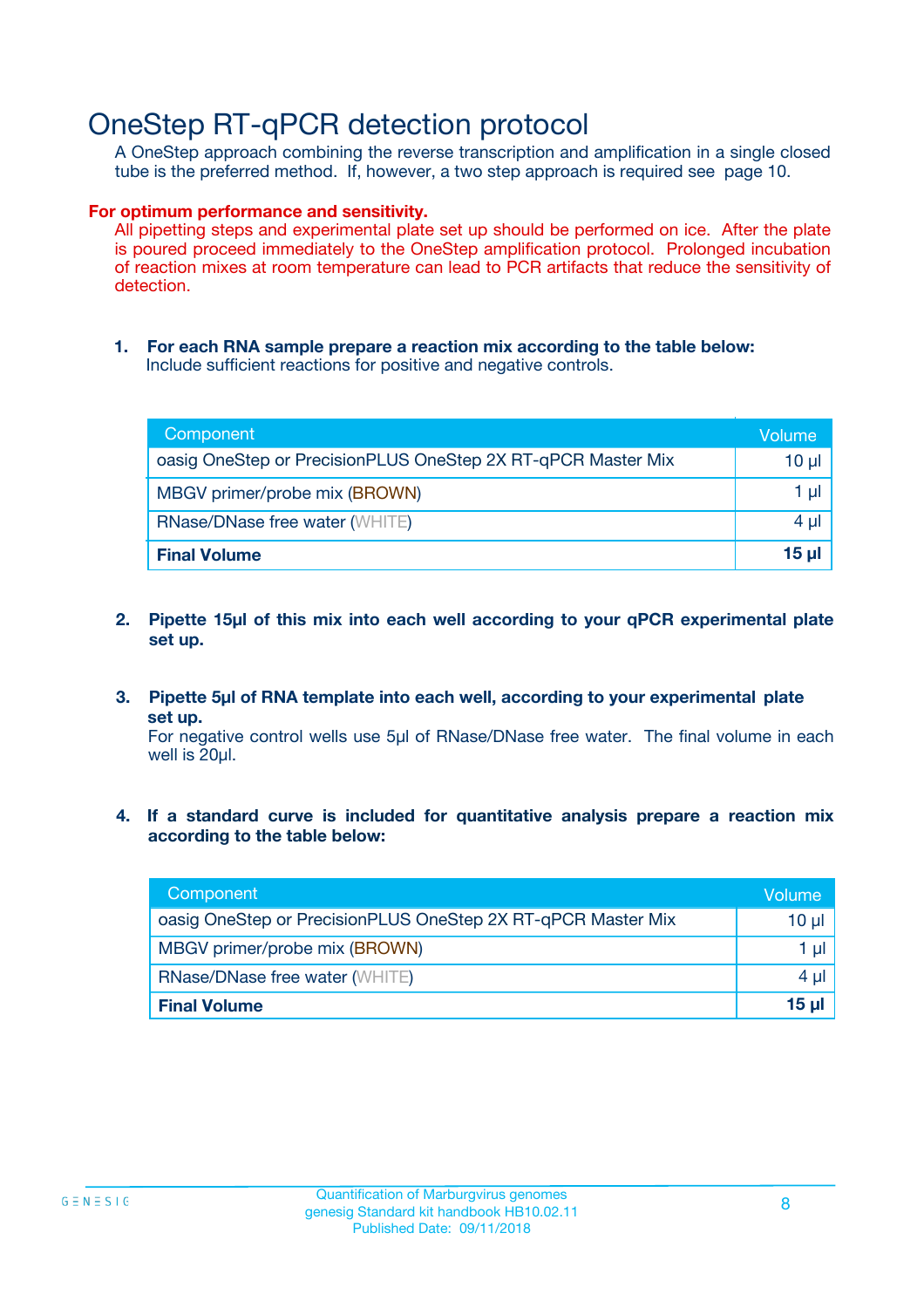#### **5. Preparation of standard curve dilution series**

- 1) Pipette 90µl of template preparation buffer into 5 tubes and label 2-6
- 2) Pipette 10µl of Positive Control Template (RED) into tube 2
- 3) Vortex thoroughly
- 4) Change pipette tip and pipette 10µl from tube 2 into tube 3
- 5) Vortex thoroughly

Repeat steps 4 and 5 to complete the dilution series

| <b>Standard Curve</b>         | <b>Copy Number</b>     |
|-------------------------------|------------------------|
| Tube 1 Positive control (RED) | $2 \times 10^5$ per µl |
| Tube 2                        | $2 \times 10^4$ per µl |
| Tube 3                        | $2 \times 10^3$ per µl |
| Tube 4                        | $2 \times 10^2$ per µl |
| Tube 5                        | 20 per $\mu$           |
| Tube 6                        | 2 per µl               |

**6. Pipette 5µl of standard template into each well for the standard curve according to your plate set up**

The final volume in each well is 20ul.

## OneStep RT-qPCR amplification protocol

Amplification conditions using oasig OneStep or PrecisionPLUS OneStep 2X RT-qPCR Master Mix.

|             | <b>Step</b>                  | <b>Time</b>      | <b>Temp</b>    |
|-------------|------------------------------|------------------|----------------|
|             | <b>Reverse Transcription</b> | $10 \text{ min}$ | $55^{\circ}$ C |
|             | Enzyme activation            | 2 min            | $95^{\circ}$ C |
| Cycling x50 | Denaturation                 | 10 <sub>s</sub>  | $95^{\circ}$ C |
|             | <b>DATA COLLECTION *</b>     | 60 s             | $60^{\circ}$ C |

\* Fluorogenic data should be collected during this step through the FAM channel